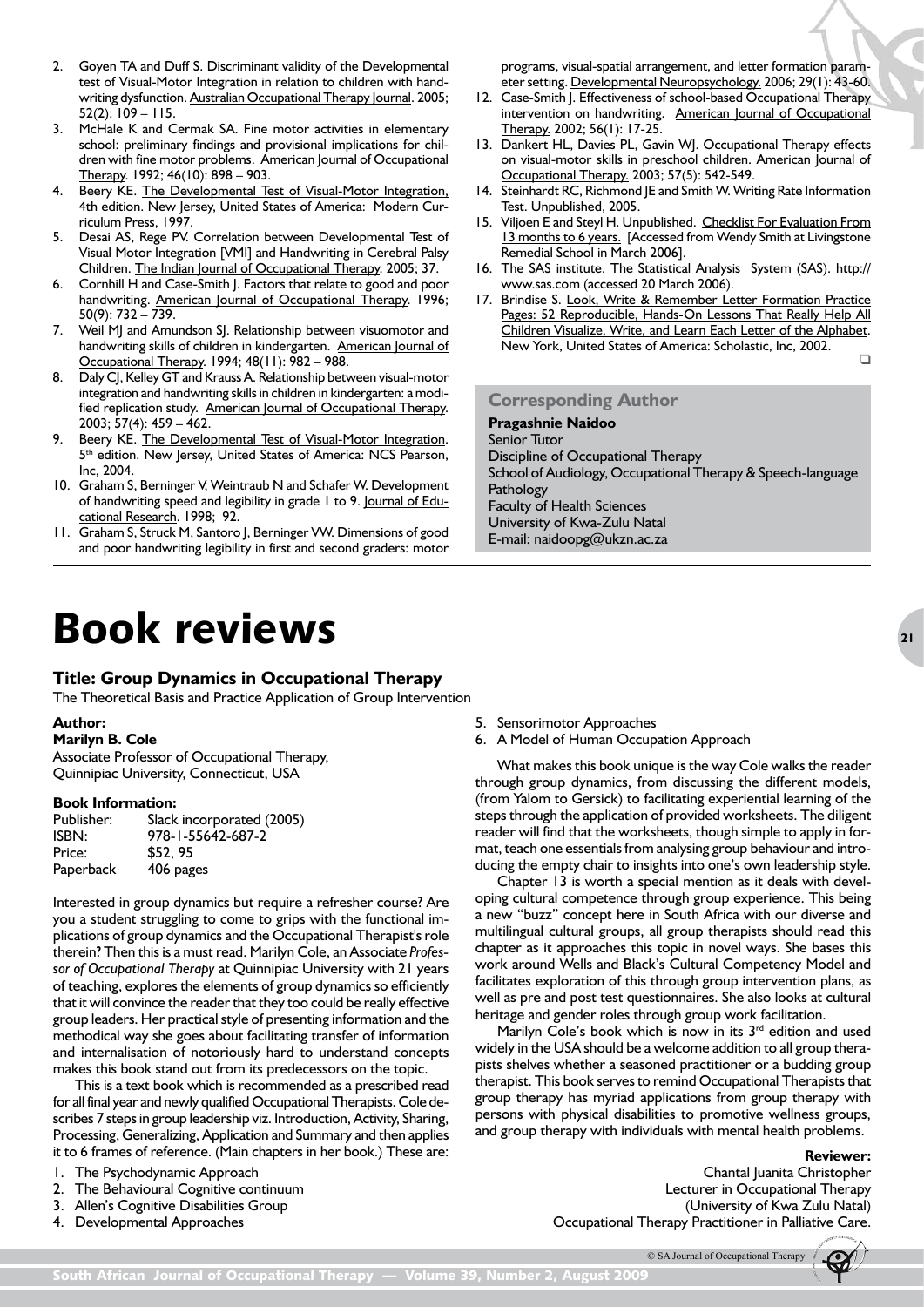# **Title: Guide to the evaluation of Functional Ability - How to Request, Interpret, and Apply Functional Capacity Evaluations**

**Editors:**

## **Dr Elizabeth Genovese, BA, MD, MBA**

Medical Director for IMX Medical Management Services **Jill S. Galper, PT, M.Ed**

Vice President of Clinical Program Development for IMX Medical Management Services

## **Book Information:**

| Publisher:          | American Medical Association               |
|---------------------|--------------------------------------------|
| <b>ISBN</b> number: | $978 - 1 - 60359 - 001 - 3$                |
| Paperback           | 530 <sub>pgs</sub>                         |
| Publication date:   | 2009                                       |
| Price:              | Around R750 ordered online from Loot.co.za |

## **Review**

**22**

This is a book of 22 chapters written by leading international experts and pioneers in the field of functional capacity evaluation (FCE). It is essential reading for professionals who perform and interpret FCEs as well as risk managers, claims assessors and attorneys involved in workers compensation, road accident and personal injury claims. Nonstandard methods of evaluation become obsolete with this evidence-based text. A clear move towards reliance on objective data in the administration of FCE is emphasised. This book is the most up to date resource for understanding functional capacity evaluations, their components and various methodologies used in assessment of physical ability.

Chapter 1 gives an introduction to Functional Capacity Evaluation. The FCE is defined and a brief history is discussed. Topics such as "what can a person do safely?", "what can the person do repetitiously?" and "did the person give full effort?" are discussed.

Chapter 2 looks at the types of FCE which can be performed for various reasons. It explores a number of areas where FCEs could potentially be conducted but are currently not being utilised or are under-utilised at present in the South African setting.

Chapter 3 examines the general testing principles for FCEs. This important chapter discusses standardisation within a FCE protocol, evaluee safety, medical contra-indications, body mechanics during FCE and test end points. One of the critical issues in FCE is the concept of pain vs function, a topic which is eloquently covered in this text.

Chapters 4 & 5 take a look at baseline FCE components such as informed consent, interview and musculoskeletal evaluation. The various self report questionnaires commonly used in FCEs are described.

Chapter 6, 7 & 8 cover dynamic material handling testing, use of computerised tests and static testing in FCE. Under dynamic material handling, safety and lifting techniques are discussed and the various lifting protocols as indicated in FCEs such as the PILE, Epic Lift capacity Test and WorkWell FCE are examined.

Chapter 9 & 10 deal with evaluating movement and positional tolerance as well as measuring aerobic capacity. A description of methods-time measurement (MTM) in evaluating movement is provided. The various protocols for establishing aerobic capacity are described, including the 6 minute walk test, bicycle ergometry testing and the Bruce Protocol.

Chapter 11 provides a very informative synopsis of assessing evaluee effort. The author describes maximal vs submaximal efforts and describes methods used for assessing evaluee effort. In combination with identifying these factors, it is important to understand the factors influencing sincerity of effort. In this section, the author takes us through these factors which include psychosocial factors, clinical examination and heart rate and pain intensity.

Chapter 12 covers upper extremity functional testing. The various commercially available assessment tools are discussed including the various Valpar samples, Purdue Peg Board, Jebsen Taylor Hand function test and the Minnesota Rate of Manipulation Test. A number of these tests form part of the FCE protocols such as WorkWell vs 2. The Baltimore Therapeutic Equipment Work Simulator (BTE) is described in this chapter.

Chapter 13 & 14 examine functional testing for injury prevention and job specific functional testing for injury management. Functional job analysis and job match are important aspects of these chapters.

Chapter 15 provides information on FCEs for patients with chronic pain. Factors that impact FCE performance, including the impact of a weak link in chronic pain and the effect of deconditioning are considered. Fear avoidance beliefs and other psychosocial factors are also important factors which are dealt with.

Chapter 16 deals with the data analysis and FCE report.

The next three chapters deal with selecting an evaluator, insurer application of functional test results and application of the FCE evaluation by vocational experts.

Chapter 20 discusses legal issues in FCE, pertaining to the USA. A number of these principles can however be transferred to the South African situation but the country's prevailing labour legislation and court structure is obviously different to that described in this chapter.

Chapter 21 provides very important information on the scientific status of functional capacity evaluation. The issues of safety, reliability, validity, practicality and utility with respect to recent research conducted on various FCEs are examined in detail. It is crucial that therapists have a good understanding of these concepts if they are to reasonably defend their testing measures in a court of law.

The final chapter concludes and makes suggestions for further research. An appendix provides readers with information about the most commonly used FCE models as a starting point for further inquiry.

This is an extremely relevant text for the South African Occupational Therapist, particularly those who are involved in performing FCEs for insurance, personal injury and road accident fund purposes. The importance of using standardised, valid and reliable measures in the assessment of physical function is emphasized. Implementation of these evidence based principles and practices can only serve to promote and validate the profession in the field of FCE. This is a "high-tech" guide for those who wish to take on the challenge of providing accurate and valuable results obtained from their FCEs.

> **Reviewer: Megan Spavins**, BSc O.T (Wits), Dip Voc Rehab (U.P), Adv Dip O.T. (Wits) Private Practitioner WorkWell vs 2 Certified practitioner

# **Title: The Kawa Model, Culturally Relevant Occupational Therapy**

#### **Author:**

## **Dr. Michael Iwama, PhD MSc BScOT BSc**

Associate Professor, Dept. of Occupational Science and Occupational Therapy, University of Toronto, Canada

#### **Book Information:**

| Publisher: | Churchill Livingstone Elsevier, 2006            |
|------------|-------------------------------------------------|
| ISBN-      | 13: 978-0-443-10234-9, 10: 0 443 10234 1        |
| Paperback  | 24 pages                                        |
| Price:     | R592.44 (current special price at Kalahari.com) |
|            |                                                 |

**Aim of the book:** The Aim of the book is to explore the cultural relevance of current conceptual models in occupational therapy and to introduce the Kawa model as a culturally relevant conceptual model for practice.

#### **The way in which the information is structured**

The reader is provided with extensive background information leading up to the discussion of the Kawa Model as a new conceptual model for occupational therapy. The information is all valid to the discussion and the same themes tend to appear throughout the